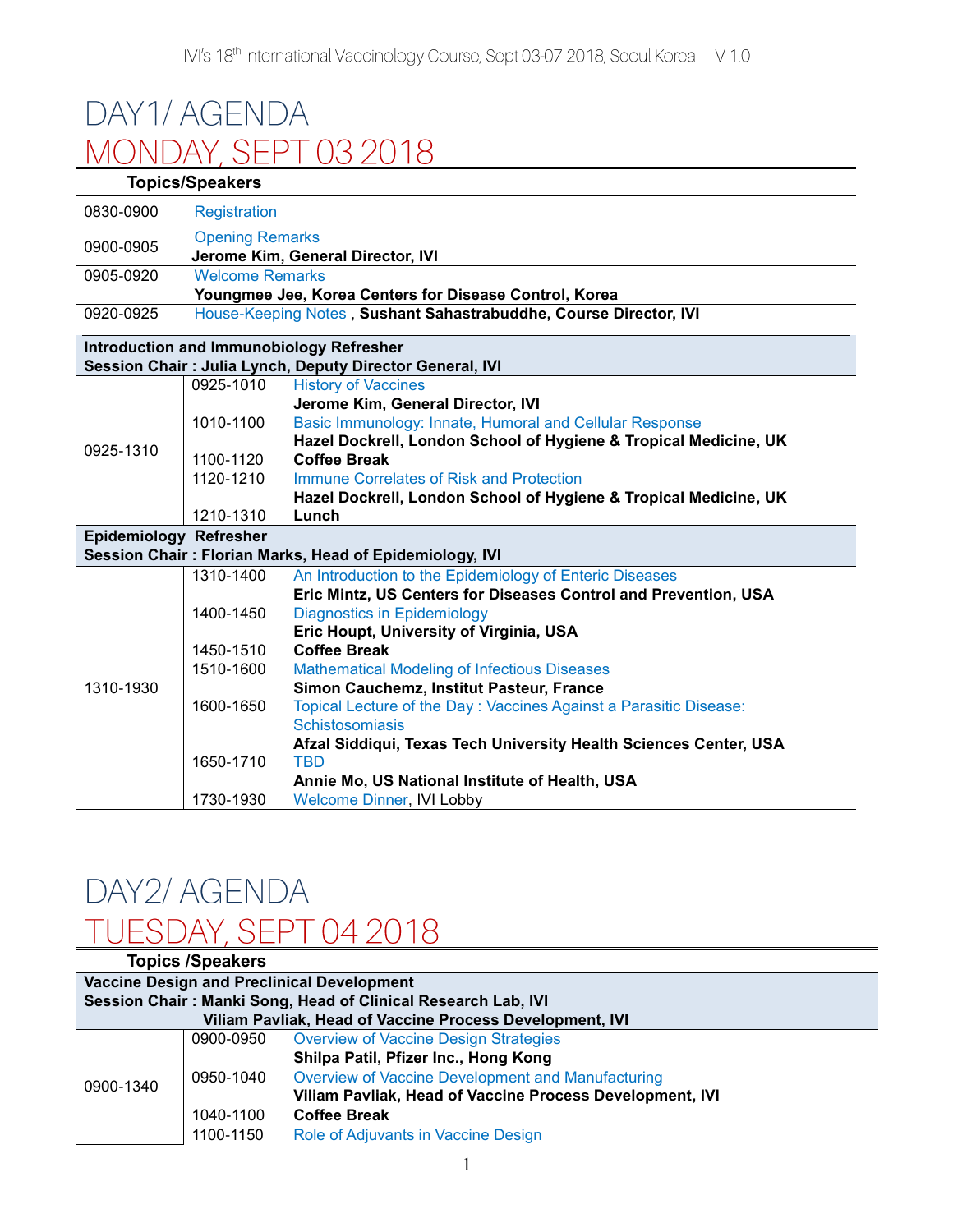|                                                   |           | Joon-haeng Rhee, Chonnam National University, Korea                  |  |  |
|---------------------------------------------------|-----------|----------------------------------------------------------------------|--|--|
|                                                   | 1150-1240 | <b>New Vaccine Platform</b>                                          |  |  |
|                                                   |           | TBD                                                                  |  |  |
|                                                   | 1240-1340 | Lunch                                                                |  |  |
| <b>Vaccine Design and Preclinical Development</b> |           |                                                                      |  |  |
| Session Chair: Ayan Dey, Research Scientist, IVI  |           |                                                                      |  |  |
| 1340-1900                                         | 1340-1430 | From Lab to Clinic                                                   |  |  |
|                                                   |           | Laura Bartle Martin, GSK Vaccines Institute for Global Health, Italy |  |  |
|                                                   | 1430-1520 | <b>Microneedle Delivery for Vaccine</b>                              |  |  |
|                                                   |           | Baoming Jiang, US Centers for Disease Control and Prevention, USA    |  |  |
|                                                   | 1520-1540 | <b>Coffee Break</b>                                                  |  |  |
|                                                   | 1540-1630 | <b>Vaccination Schedules</b>                                         |  |  |
|                                                   |           | Edwin Asturias, University of Colorado, USA                          |  |  |
|                                                   | 1630-1720 | Topical Lecture of the Day: Maternal Immunization                    |  |  |
|                                                   |           | Flor Munoz-Rivas, Baylor College of Medicine, USA                    |  |  |
|                                                   | 1720-1900 | <b>Cocktail Reception / Fellows' Poster Presentation, IVI Lobby</b>  |  |  |

### DAY3/ AGENDA WEDNESDAY, SEPT 05 2018 **Topics /Speakers**

| <b>IUPILS ISPEANERS</b>                      |           |                                                                        |  |  |  |
|----------------------------------------------|-----------|------------------------------------------------------------------------|--|--|--|
| <b>Clinical Development Part I</b>           |           |                                                                        |  |  |  |
| <b>Session Chair: Jean-Louis Excler, IVI</b> |           |                                                                        |  |  |  |
|                                              | 0900-0950 | Vaccine Clinical Development Overview from First in Human to Licensure |  |  |  |
| 0900-1330                                    |           | Anh Wartel, Head of Clinical Development & Regulatory Department, IVI  |  |  |  |
|                                              | 0950-1040 | <b>Statistical Method for Vaccine Development Studies</b>              |  |  |  |
|                                              |           | Yun Chon, Head of Biostatistics & Data Management, IVI                 |  |  |  |
|                                              | 1040-1130 | <b>Ethical Issues in Conducting Clinical Trials</b>                    |  |  |  |
|                                              |           | Byung-In Choe, The Catholic University of Korea, Korea                 |  |  |  |
|                                              | 1130-1140 | <b>Coffee Break</b>                                                    |  |  |  |
|                                              | 1140-1230 | <b>Regulatory Assessment of Vaccines</b>                               |  |  |  |
|                                              |           | Liliana Chocarro, Senior Advisor, IVI                                  |  |  |  |
|                                              | 1230-1330 | Lunch                                                                  |  |  |  |
| <b>Clinical Development Part II</b>          |           |                                                                        |  |  |  |
|                                              |           | Session Chair: Yun Chon, Head of Biostatistics & Data Management, IVI  |  |  |  |
|                                              | 1330-1420 |                                                                        |  |  |  |
|                                              |           | Special Issues in Clinical Trials in Developing Countries : TBD        |  |  |  |
|                                              |           | TBD                                                                    |  |  |  |
|                                              | 1420-1510 | Role of CHIM                                                           |  |  |  |
|                                              |           | Andrew J Pollard, University of Oxford, UK                             |  |  |  |
| 1330-1750                                    | 1510-1530 | <b>Coffee Break</b>                                                    |  |  |  |
|                                              | 1530-1620 | Using Post-marketing Data to Fully Evaluate the Value of a Vaccine,    |  |  |  |
|                                              |           | Sanjoy Datta, GlaxoSmithKline Vaccines R&D (GSK), Singapore            |  |  |  |
|                                              | 1620-1750 | <b>Exercise: Clinical Development Simulation</b>                       |  |  |  |

# DAY4/ AGENDA

## THURSDAY, SEPT 06 2018

**Topics /Speakers**